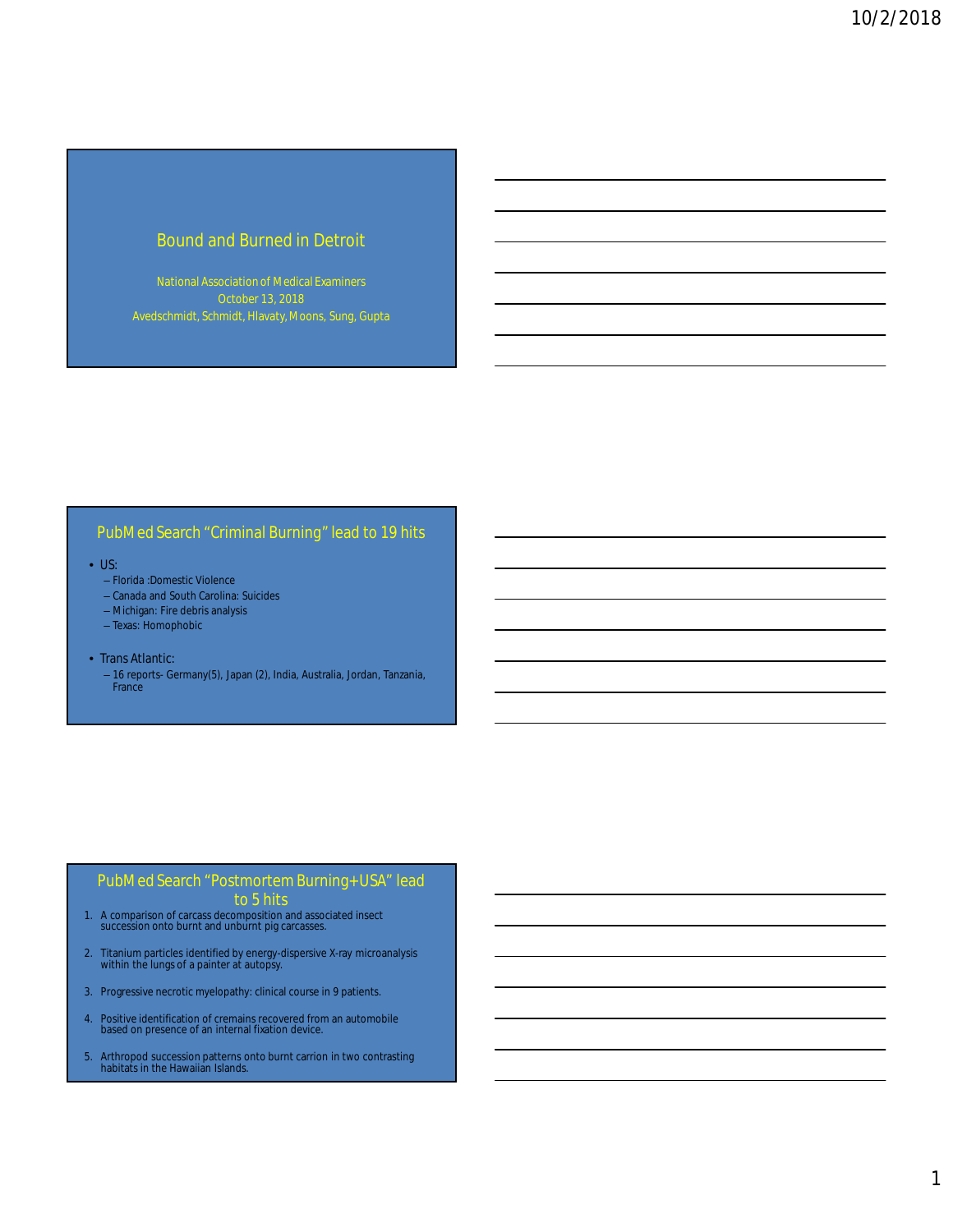# Bound And Burnt in Detroit

- Wayne County – Population: 1.8 million
- 2017
	- 267 homicides
	- Rate of 40 per 100,000 people
		- Nationwide rate: 5 per 100,000

# Bound And Burnt in Detroit

- Search of WCMEO autopsy database
	- 2007-2018
	- Thermal injuries • Bound extremities
- 176 cases with thermal injuries where the manner of death was ruled a homicide
- 31 cases had mention of thermal burns/soot inhalation/carbon monoxide poisoning
- 145 cases represented postmortem burnings
- 8 of these cases were found have bound extremities

### Bound And Burnt in Detroit

• Postmortem thermal injury

- Requires absence of vital reaction
- Carboxyhemoglobin < 10%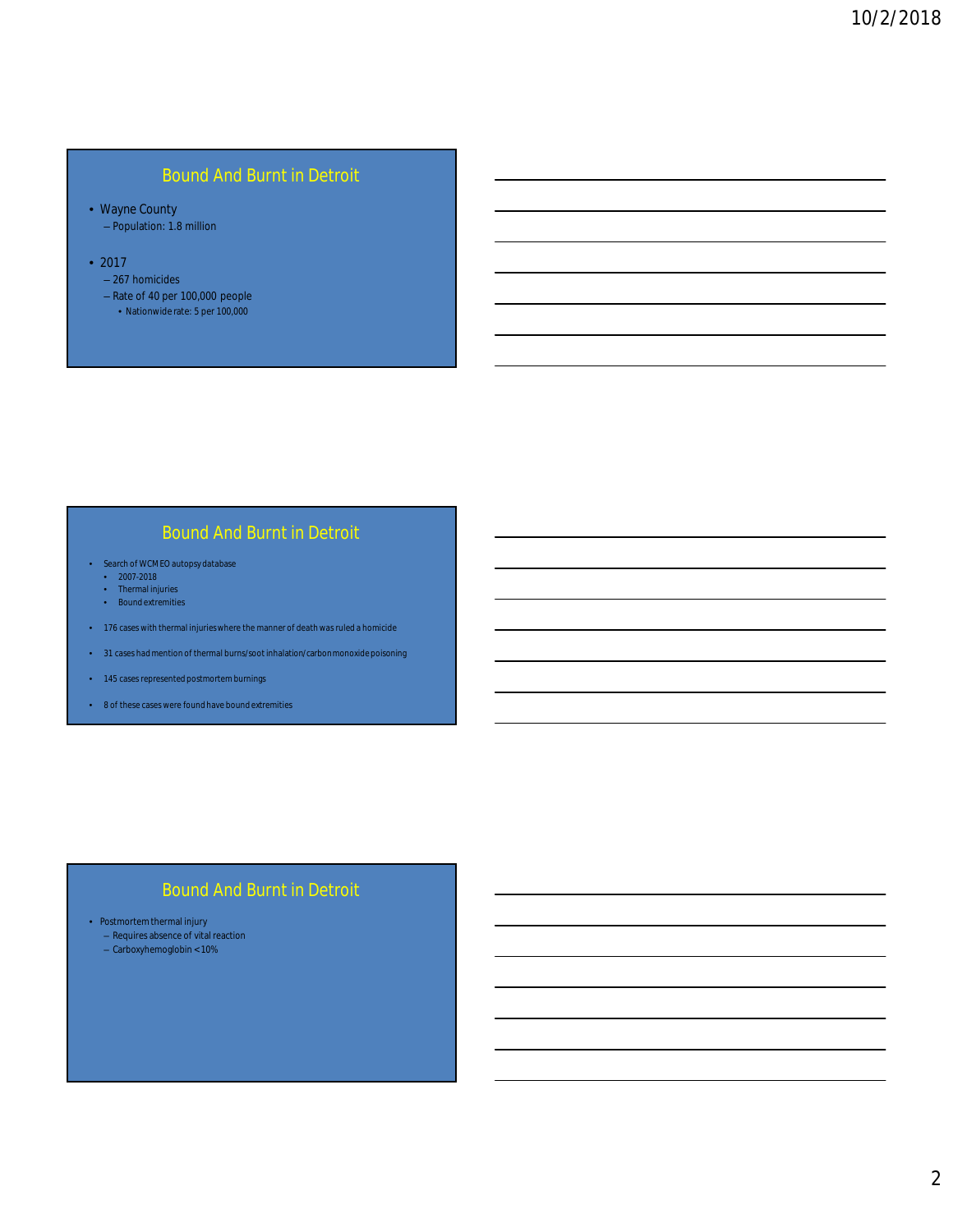# Bound And Burnt in Detroit

- Demographics for 145 cases
	- Female: 20%
	- Male: 79%
	- Unknown 1%
	- White: 14%
	- Black: 76%
	- Hispanic 4%
	- Unknown: 4%
	- Average age: 39 years (Ranged from 1 to 69 years)

## Bound And Burnt in Detroit

- Cause of Death for 145 cases
- Gunshot wounds:
	- Single gunshot wounds (26%)
- Multiple gunshot wounds (40%)
- Blunt Trauma (10%)
- Strangulation/Asphyxia (7%)
- Sharp force injuries (7%)
- Unable to be determined (7%) Reported undetermined in literature 5%

# Bound And Burnt in Detroit

- Unable to be determined (7%)
- Reported undetermined in literature 5%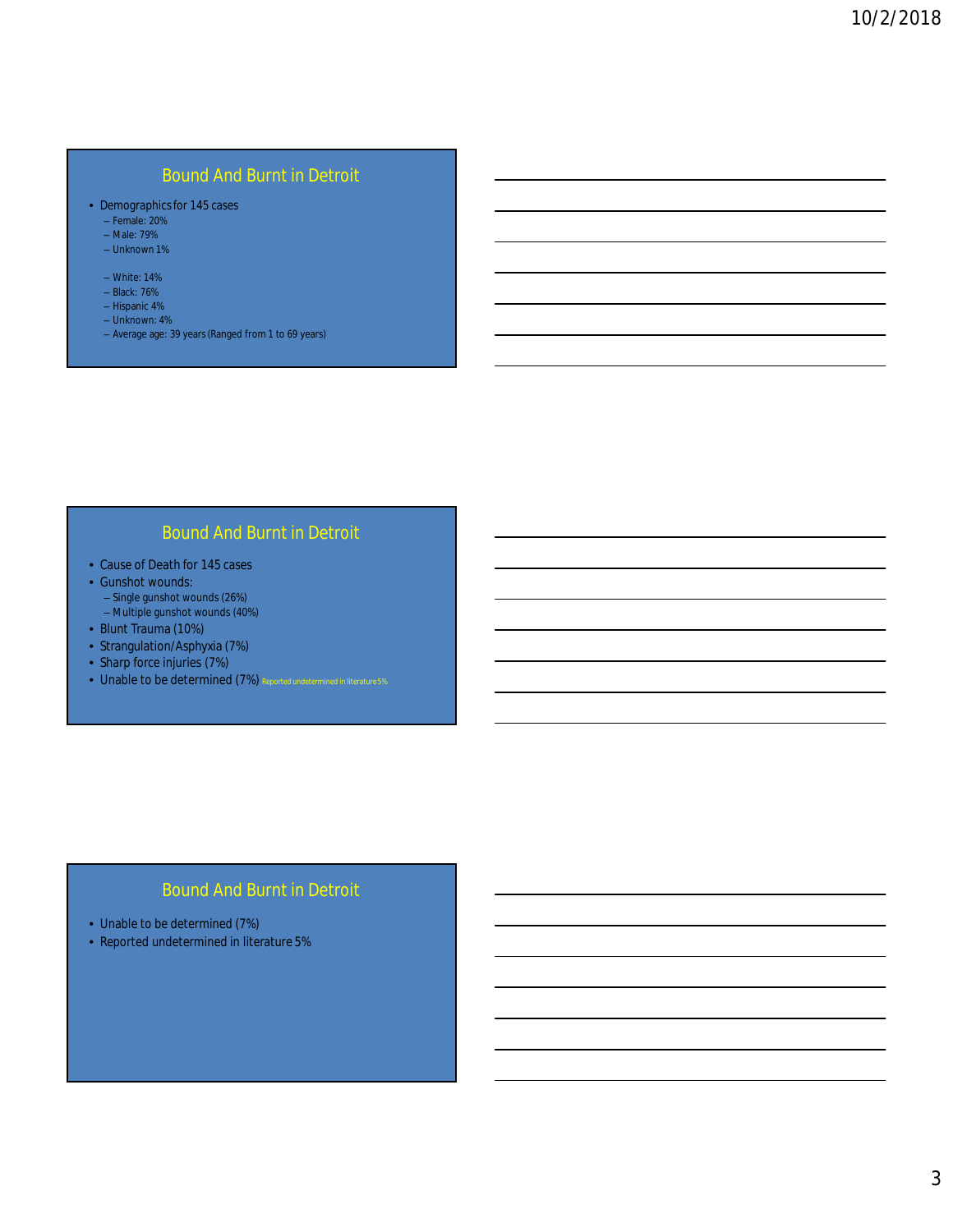| <b>Scene findings</b>                                                                                                                                        | <b>Evidence of injury on autopsy</b>                                                                                                                                                                        | <b>Burn details</b>                             | <b>Bound details</b>                                                                                                | <b>Toxicology</b>   |
|--------------------------------------------------------------------------------------------------------------------------------------------------------------|-------------------------------------------------------------------------------------------------------------------------------------------------------------------------------------------------------------|-------------------------------------------------|---------------------------------------------------------------------------------------------------------------------|---------------------|
| <b>Discovered</b><br>bound and<br>burned in<br>basement of<br>burning home<br><b>Hands and feet</b><br>bound behind<br>back<br><b>Markedly</b><br>decomposed | Skeletonization of neck region; well in<br>advance of decomposition of rest of<br>body<br>Charred from head to shoulders<br>Distal phalanges of right hand absent<br>Digits 2 through 5 on left hand absent | Burnt from head Hogtie position<br>to shoulders | Hands and feet<br>bound with duct<br>tape-tied<br>together behind<br>the back with USB<br>cables and power<br>cords | Cocaine<br>positive |

|                                                                                                                 | _____ |
|-----------------------------------------------------------------------------------------------------------------|-------|
|                                                                                                                 |       |
| the contract of the contract of the contract of the contract of the contract of the contract of the contract of |       |
|                                                                                                                 |       |
|                                                                                                                 |       |
|                                                                                                                 |       |
|                                                                                                                 |       |
|                                                                                                                 |       |
| the contract of the contract of the contract of                                                                 |       |
|                                                                                                                 |       |

| <b>Scene findings</b>                                                                                                                                                                                             | <b>Evidence of injury on autopsy</b>                                                                                                                                                                                                                                                                                                                                                                                                 | <b>Burn details</b>                                                 | <b>Bound details</b>          | <b>Toxicology</b> |
|-------------------------------------------------------------------------------------------------------------------------------------------------------------------------------------------------------------------|--------------------------------------------------------------------------------------------------------------------------------------------------------------------------------------------------------------------------------------------------------------------------------------------------------------------------------------------------------------------------------------------------------------------------------------|---------------------------------------------------------------------|-------------------------------|-------------------|
| <b>Discovered bound</b><br>and burned torso<br>on interstate<br>service drive<br><b>Dismemberment</b><br>of head and upper<br>neck, bilateral<br>forearms,<br>bilateral lower<br>legs-not located<br>at the scene | Amputated head and neck through<br>cervical spine<br>Right upper arm amputation through<br>humerus<br>Left forearm amputation through radius<br>and ulna<br>Bilateral lower legs amputated through<br>tibia and fibula<br>Postmortem chop wound-right<br>shoulder with fracture of right humerus<br>Postmortem stab wound- left shoulder<br>with no compromise of underlying<br>vasculature<br>Areas surrounding these injuries were | 75% of<br>available<br>TBSA- sparing<br>back and<br><b>buttocks</b> | Torso wrapped<br>with blanket | CO negative       |

|  |  | $\overline{\phantom{a}}$ |
|--|--|--------------------------|
|  |  |                          |
|  |  | ________                 |
|  |  |                          |
|  |  |                          |
|  |  |                          |
|  |  |                          |
|  |  |                          |
|  |  |                          |
|  |  |                          |
|  |  |                          |
|  |  |                          |

| Case 3: F                                                                                                                                                                                                                          |                                                                                                                                                                                                                                                                                                             |                                                                                                                                    |                                           |                    |
|------------------------------------------------------------------------------------------------------------------------------------------------------------------------------------------------------------------------------------|-------------------------------------------------------------------------------------------------------------------------------------------------------------------------------------------------------------------------------------------------------------------------------------------------------------|------------------------------------------------------------------------------------------------------------------------------------|-------------------------------------------|--------------------|
| Scene findings                                                                                                                                                                                                                     | <b>Evidence of injury on autopsy</b>                                                                                                                                                                                                                                                                        | <b>Burn details</b>                                                                                                                | <b>Bound details</b>                      | <b>Toxicology</b>  |
| <b>Discovered bound</b><br>and burned in a<br>vacant garage; fire<br>contained to the<br>area of the body<br>causing little or no<br>damage to garage<br>Wire bound.<br>charred remains<br>recovered in pieces<br>along with ashes | One gunshot wound- left parietal scalp<br>with fracture to left parietal bone; soft<br>tissue of the head was charred but the<br>scalp remained<br>Injury due to firearm: subdural<br>hemorrhage to left cerebral hemisphere.<br>Circular fracture surrounding depressed<br>fracture of left parietal bone. | 100% TBSA-<br>charred.<br>consumption of<br>much soft<br>tissue, internal<br>organs, hands,<br>heat fractures of<br>the long bones | Bound by seven<br>loops of copper<br>wire | CO 2%<br>COHb 5.9% |

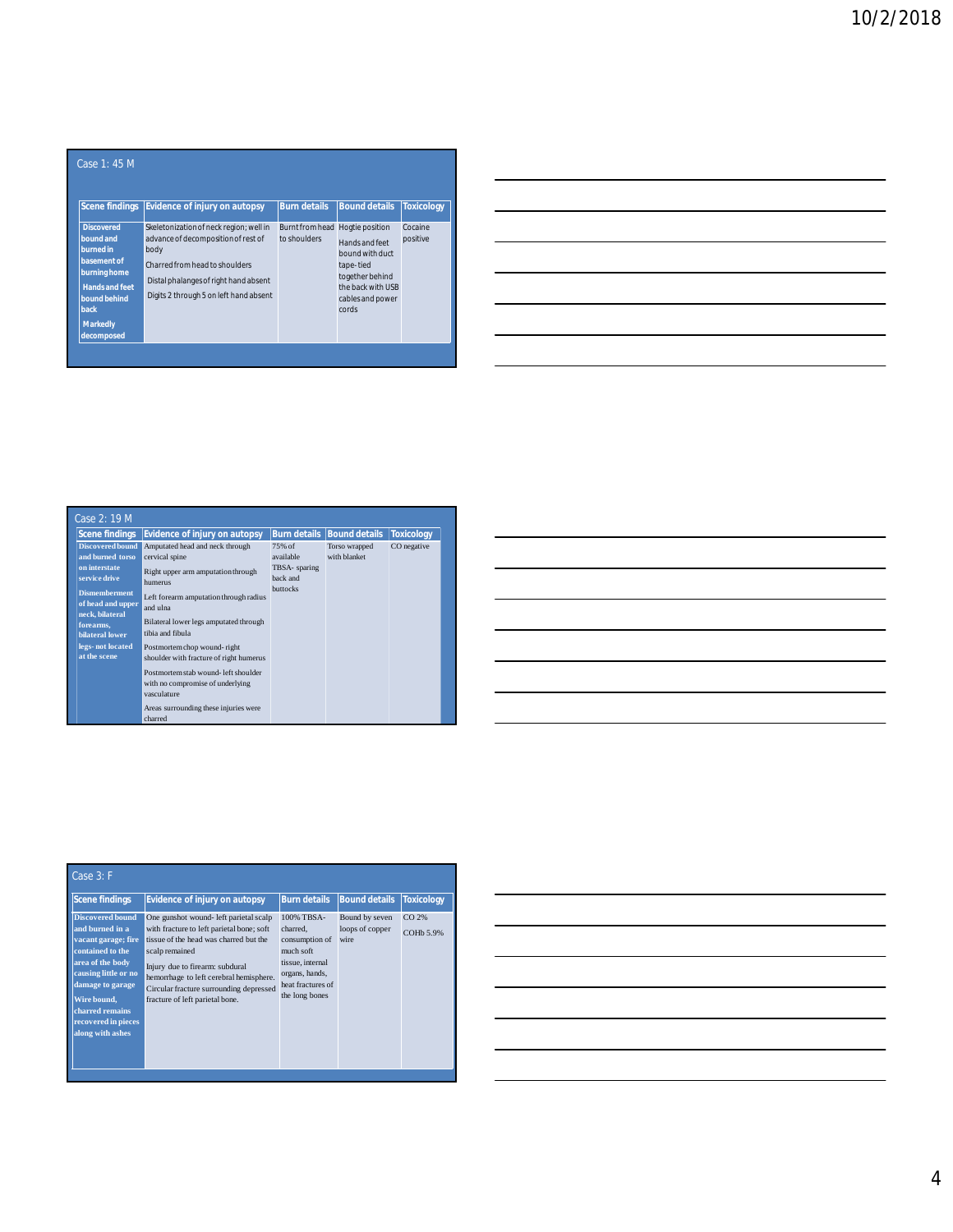| <b>Burn details Bound details Toxicology</b><br><b>Scene findings</b><br><b>Evidence of injury on autopsy</b><br>100% TBSA-                                                                                                                                                                                                                                                                                                                                                                                                                                                                                                                                                                                                      | Case 4:35 M             |                                                                                   |                                     |
|----------------------------------------------------------------------------------------------------------------------------------------------------------------------------------------------------------------------------------------------------------------------------------------------------------------------------------------------------------------------------------------------------------------------------------------------------------------------------------------------------------------------------------------------------------------------------------------------------------------------------------------------------------------------------------------------------------------------------------|-------------------------|-----------------------------------------------------------------------------------|-------------------------------------|
|                                                                                                                                                                                                                                                                                                                                                                                                                                                                                                                                                                                                                                                                                                                                  |                         |                                                                                   |                                     |
| and burned in a<br>left thigh<br>head charred<br>tape around<br>vacant dwelling<br>knees, ankles,<br>no evidence of<br>Blunt trauma- subgaleal hemorrhage<br>mg/dL<br>covered in a<br>and chin<br>underlying left parietal/temporal scalp.<br>soot in the<br>plastic bag<br>Subarachnoid hemorrhage over right<br>airways<br>positive<br><b>Penetrating wound</b><br>parietal/temporal lobes of the brain.<br>to groin area<br>Linear fracture across base of skull with<br>hemorrhage (hinge fracture). Multiple<br><b>Odor of accelerant</b><br>rib fractures (left 7-12)<br>Sharp force injuries- total of five on<br>head. One to dorsum of left hand, no<br>discernible blunt edge<br>Areas surrounding these injuries were | <b>Discovered bound</b> | Bound by duct<br>CO negative<br>Ethanol 70<br>Benzodiazepines<br>Cocaine positive | Two gunshot wounds- right thigh and |

|                                                                                                                 | $\overline{\phantom{a}}$          |
|-----------------------------------------------------------------------------------------------------------------|-----------------------------------|
|                                                                                                                 |                                   |
|                                                                                                                 |                                   |
| the contract of the contract of the contract of the contract of the contract of the contract of the contract of | the control of the control of the |
|                                                                                                                 |                                   |
|                                                                                                                 | $\overline{\phantom{a}}$          |
|                                                                                                                 |                                   |
|                                                                                                                 |                                   |
|                                                                                                                 |                                   |
|                                                                                                                 |                                   |
|                                                                                                                 |                                   |
|                                                                                                                 |                                   |
|                                                                                                                 |                                   |
|                                                                                                                 |                                   |
| the control of the control of the control of                                                                    |                                   |

| Case 5: 26 F                                                                                       |                                                                                                                                          |                                                              |                                                                                           |                      |
|----------------------------------------------------------------------------------------------------|------------------------------------------------------------------------------------------------------------------------------------------|--------------------------------------------------------------|-------------------------------------------------------------------------------------------|----------------------|
| Scene findings                                                                                     | <b>Evidence of injury on autopsy</b>                                                                                                     | <b>Burn details</b>                                          | <b>Bound details</b>                                                                      | <b>Toxicology</b>    |
| <b>Discovered bound</b><br>and burned in an<br>alley<br><b>Hands and feet</b><br>bound behind back | Abrasions around neck: area<br>surrounding these injuries was<br>charred<br>Hemorrhage to soft tissue and<br>muscles of upper chest      | 99% TBSA-1st<br>degree to<br>charring<br>sparing<br>perineum | Hogtie position<br>Hands and feet<br>fastened together<br>behind back with<br>copper wire | Non-<br>contributory |
| <b>Covered in black</b><br>plastic material-<br>charring and<br>molten appearance                  | Microscopic sections of skin and<br>right clavicle muscle had recent<br>hemorrhage. Subcutaneous tissue of<br>neck had recent hemorrhage |                                                              |                                                                                           |                      |

|                                                                                                                                                                                                                                      |  | <u> 1989 - Johann Stoff, amerikansk politiker (* 1908)</u> |  |
|--------------------------------------------------------------------------------------------------------------------------------------------------------------------------------------------------------------------------------------|--|------------------------------------------------------------|--|
|                                                                                                                                                                                                                                      |  |                                                            |  |
|                                                                                                                                                                                                                                      |  |                                                            |  |
|                                                                                                                                                                                                                                      |  |                                                            |  |
|                                                                                                                                                                                                                                      |  |                                                            |  |
|                                                                                                                                                                                                                                      |  |                                                            |  |
| <u> Andreas Andreas Andreas Andreas Andreas Andreas Andreas Andreas Andreas Andreas Andreas Andreas Andreas Andreas Andreas Andreas Andreas Andreas Andreas Andreas Andreas Andreas Andreas Andreas Andreas Andreas Andreas Andr</u> |  |                                                            |  |
|                                                                                                                                                                                                                                      |  |                                                            |  |
| $\overline{\phantom{a}}$                                                                                                                                                                                                             |  |                                                            |  |
|                                                                                                                                                                                                                                      |  |                                                            |  |
|                                                                                                                                                                                                                                      |  |                                                            |  |
|                                                                                                                                                                                                                                      |  |                                                            |  |
|                                                                                                                                                                                                                                      |  |                                                            |  |
|                                                                                                                                                                                                                                      |  |                                                            |  |

| Case 6:35 M                                                                                                                                                                                                  |                                                                                                                                                                                                                                                                                                                                                       |                                                                                    |                                                                                                                                                         |                     |
|--------------------------------------------------------------------------------------------------------------------------------------------------------------------------------------------------------------|-------------------------------------------------------------------------------------------------------------------------------------------------------------------------------------------------------------------------------------------------------------------------------------------------------------------------------------------------------|------------------------------------------------------------------------------------|---------------------------------------------------------------------------------------------------------------------------------------------------------|---------------------|
| <b>Scene findings</b>                                                                                                                                                                                        | <b>Evidence of injury on autopsy</b>                                                                                                                                                                                                                                                                                                                  | <b>Burn details</b>                                                                | <b>Bound details</b>                                                                                                                                    | <b>Toxicology</b>   |
| <b>Discovered bound</b><br>and burned<br>between two vacant<br>houses<br>Bound with tarp,<br>sheets, and wire<br>cable around head.<br>torso, and lower<br>extremities.<br><b>Multiple gunshot</b><br>wounds | Two gunshot wounds- right axilla and<br>neck; areas surrounding the gunshot<br>wounds were charred<br>Injury due to firearm: fracture of left<br>maxilla: focal subarachnoid<br>hemorrhage; injury through right<br>axillary bundle; brachiocephalic<br>artery proximal to the aorta; rib<br>fractures; hemothorax (800mL) into<br>right chest cavity | <b>Extensive</b><br>burns-charred.<br>skin splitting,<br>heat fracture of<br>femur | -Wrapped in white<br>plastic tarp and<br>two sheets.<br>secured around the<br>body with three<br>wire cables (125<br>inches to 180<br>inches in length) | Ethanol 39<br>mg/dL |

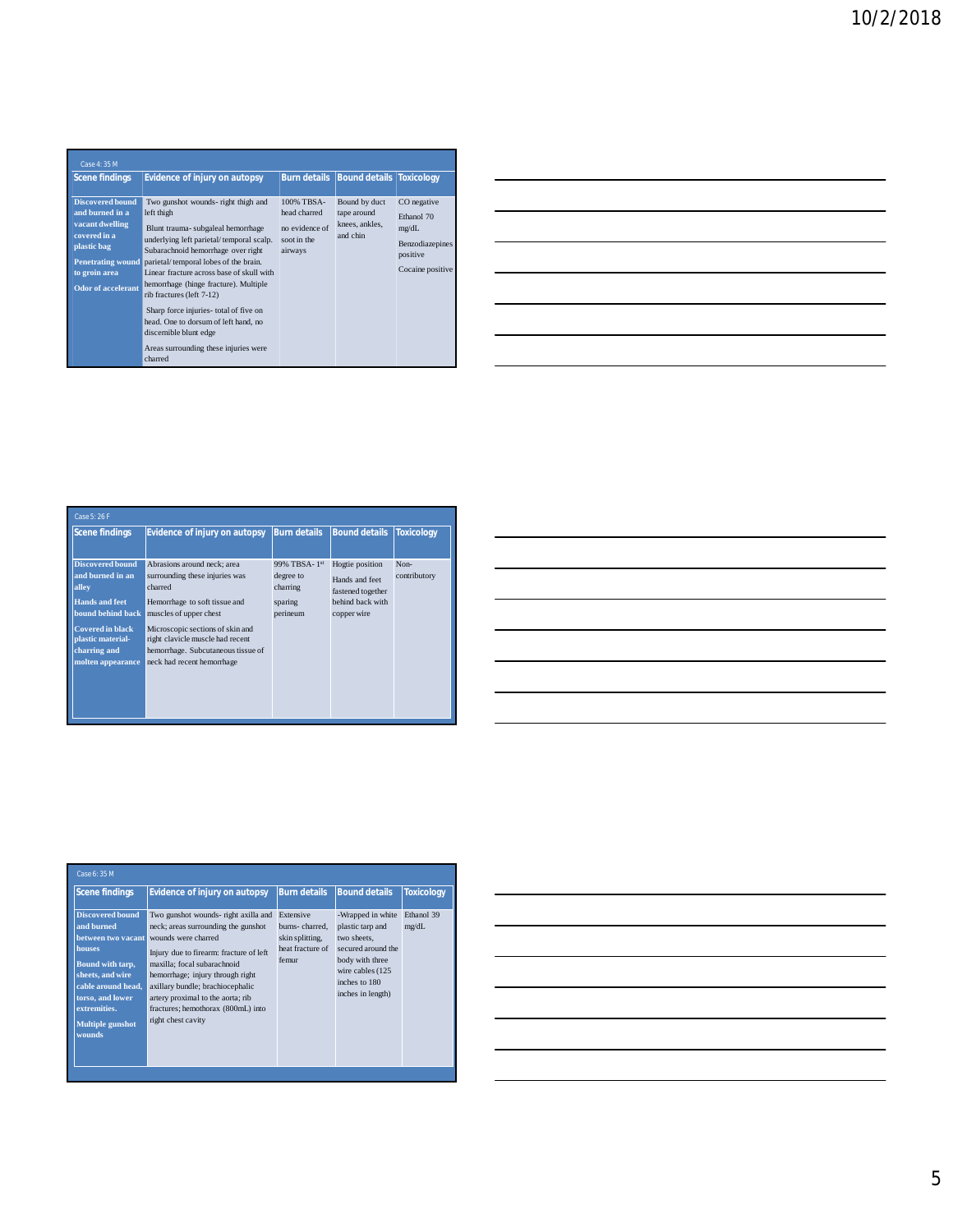| Case 7:59 M                                                                                                                                                    |                                                                                                                                                                                                                                                                                                                                                                                                                                                                |                                                                                                                                                             |                                                                                 |                      |
|----------------------------------------------------------------------------------------------------------------------------------------------------------------|----------------------------------------------------------------------------------------------------------------------------------------------------------------------------------------------------------------------------------------------------------------------------------------------------------------------------------------------------------------------------------------------------------------------------------------------------------------|-------------------------------------------------------------------------------------------------------------------------------------------------------------|---------------------------------------------------------------------------------|----------------------|
|                                                                                                                                                                | Scene findings Evidence of injury on autopsy                                                                                                                                                                                                                                                                                                                                                                                                                   | <b>Burn details</b>                                                                                                                                         | <b>Bound details</b>                                                            | <b>Toxicology</b>    |
| <b>Discovered</b><br>bound and<br>burned on<br>kitchen floor of<br>a house fire<br><b>Hands and feet</b><br><b>bound</b><br>Odor of<br>accelerant-<br>gasoline | Four gunshot wounds- head, right<br>arm, right hand, left hand- no bullet<br>recovered<br>The right arm suffered a gunshot<br>wound and $2nd$ and $3rd$ degree burns:<br>the areas of the remaining three<br>gunshot wounds were not charred<br>Injury due to firearm: multiple skull<br>fractures: left frontal lobe contusion:<br>fractured humerus<br>Multiple abrasions to the head, right<br>arm, and right shoulder<br>Multiple lacerations to the scalp | Extensive burns-<br>$2nd$ and $3rd$<br>degree burns to<br>both arms.<br>sparing the<br>hands; left<br>lateral thorax:<br>abdomen; both<br>legs sparing feet | Wrists bound with a<br>black belt and ankles<br>bound with a black<br>HDMI cord | COH <sub>b</sub> 12% |

| <b>Scene findings</b>                                                                                    | <b>Evidence of injury on autopsy</b>                                                                                                                                                                                                                                       | <b>Burn details</b>                                                                                   | <b>Bound details</b>                                                                                                                                                            | <b>Toxicology</b>                                                                                            |
|----------------------------------------------------------------------------------------------------------|----------------------------------------------------------------------------------------------------------------------------------------------------------------------------------------------------------------------------------------------------------------------------|-------------------------------------------------------------------------------------------------------|---------------------------------------------------------------------------------------------------------------------------------------------------------------------------------|--------------------------------------------------------------------------------------------------------------|
| <b>Discovered</b><br>bound and<br>burned between<br>two houses<br><b>Body bound with</b><br>copper wire. | Intramuscular hemorrhage bilaterally<br>in the superior sternocleidomastoid<br>muscles and both inferior poles of the<br>thyroid gland<br>Areas surrounding these injuries were<br>charred<br>Pleural surfaces of both lungs covered<br>in petechiae, lungs hyper-inflated | Charred<br>anteriorly with<br>sparing of skin<br>on back.<br>No soot in<br>larynx or lower<br>airways | Wrapped in two<br><b>blankets</b><br>Loops of copper<br>wire bind body<br>around neck, mid<br>thorax; including<br>upper arms but<br>not the hands.<br>and around the<br>ankles | $COHb$ 2%<br>Ethanol 157<br>mg/dL<br>Cocaine<br>positive<br>Cannabinoids<br>positive<br>Fentanyl<br>positive |

 $\mathbb{R}^2$ 

|                                                                                  | ________ |
|----------------------------------------------------------------------------------|----------|
|                                                                                  |          |
|                                                                                  |          |
|                                                                                  |          |
|                                                                                  |          |
|                                                                                  |          |
|                                                                                  |          |
|                                                                                  |          |
|                                                                                  |          |
|                                                                                  |          |
|                                                                                  |          |
|                                                                                  |          |
|                                                                                  |          |
|                                                                                  |          |
| ,我们也不会有什么。""我们的人,我们也不会有什么?""我们的人,我们也不会有什么?""我们的人,我们也不会有什么?""我们的人,我们也不会有什么?""我们的人 |          |

# Bound And Burnt in Detroit

• Post-assault burning of a body does not usually obscure the injuries that caused death